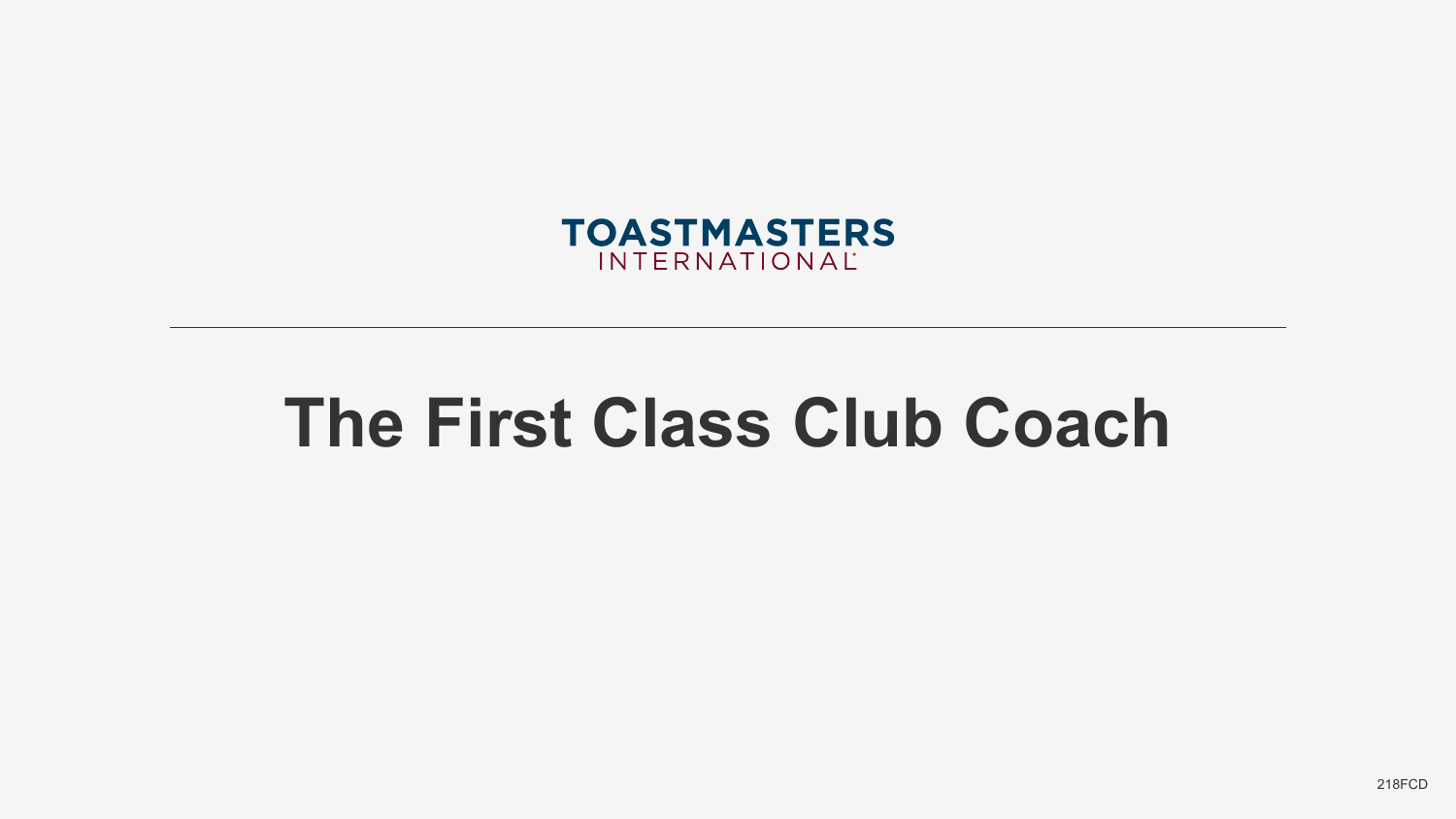#### **Introduction**

- Club coach qualifications
- Why a club coach is needed
- How to be an effective club coach

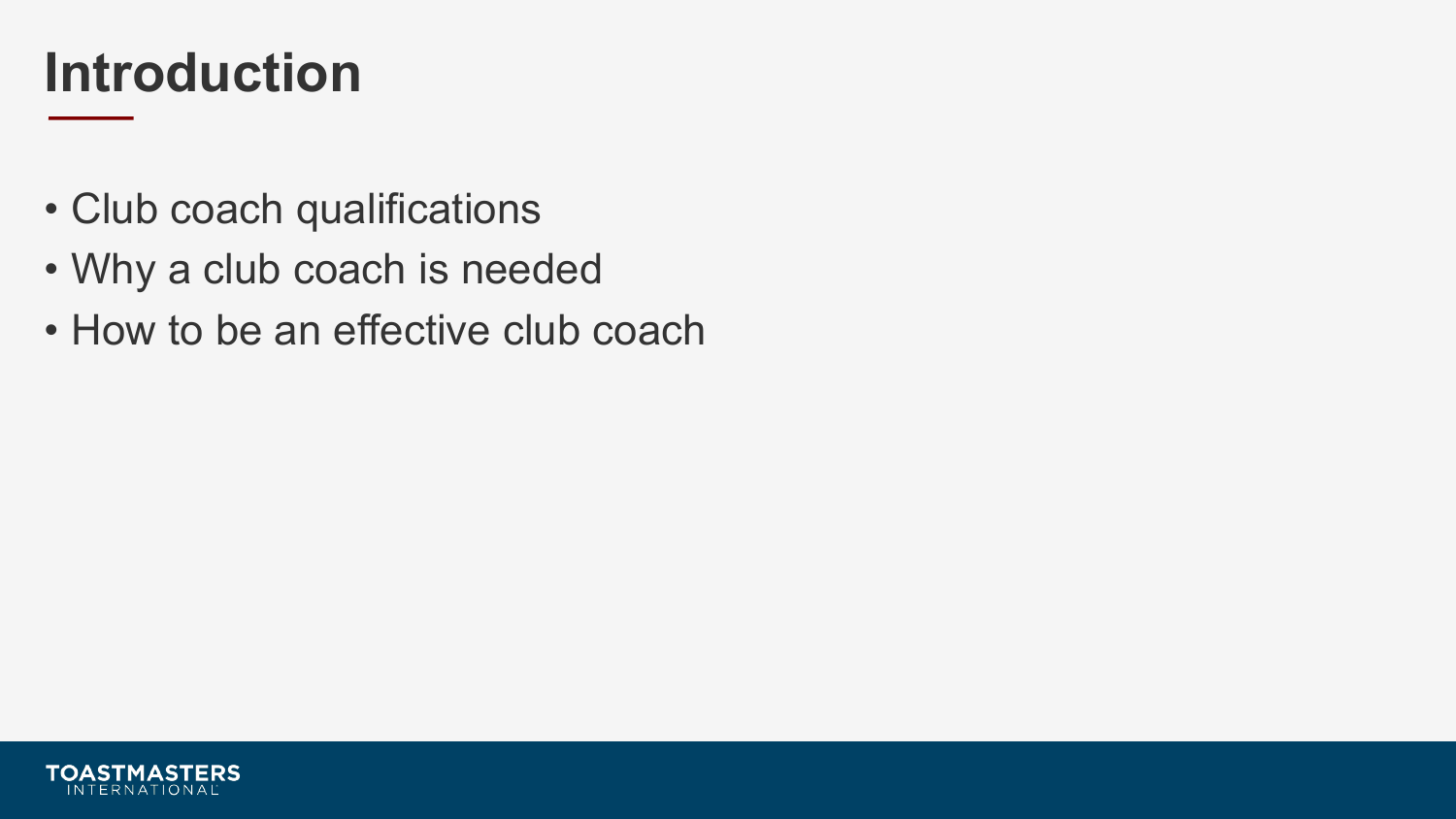#### **A Club Coach**

- Builds a rapport
- Observes and analyzes the club environment
- Helps the club develop goals
- Enables the club to achieve goals
- Instills enthusiasm, fidelity, and a sense of responsibility

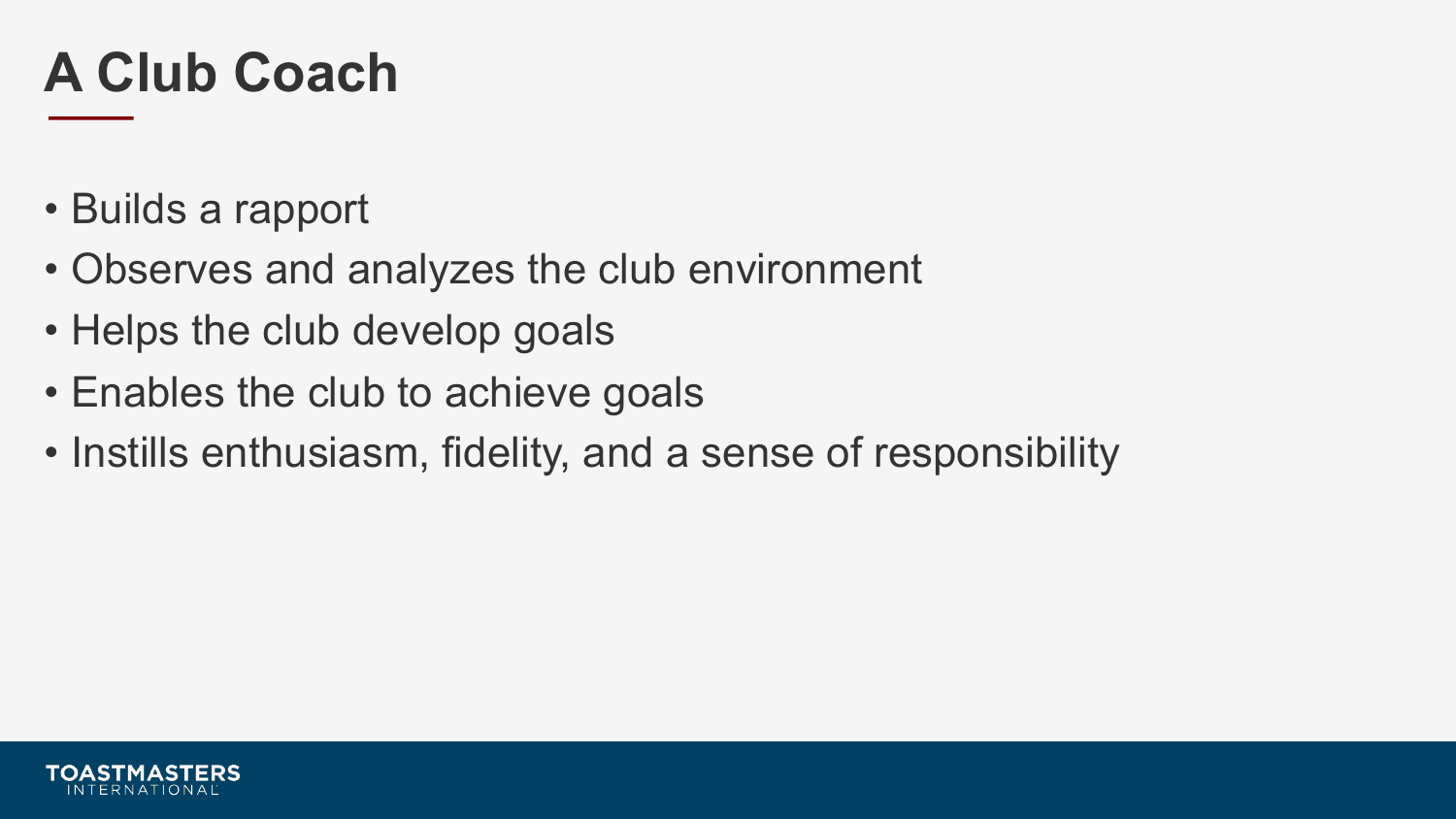## **Your Opportunity To**

- Develop team-building skills
- Expand leadership experience
- Increase proficiency as a facilitator and negotiator
- Develop diplomacy skills
- Share expertise
- Invest in the future of Toastmasters
- Earn credit toward the Distinguished Toastmaster award

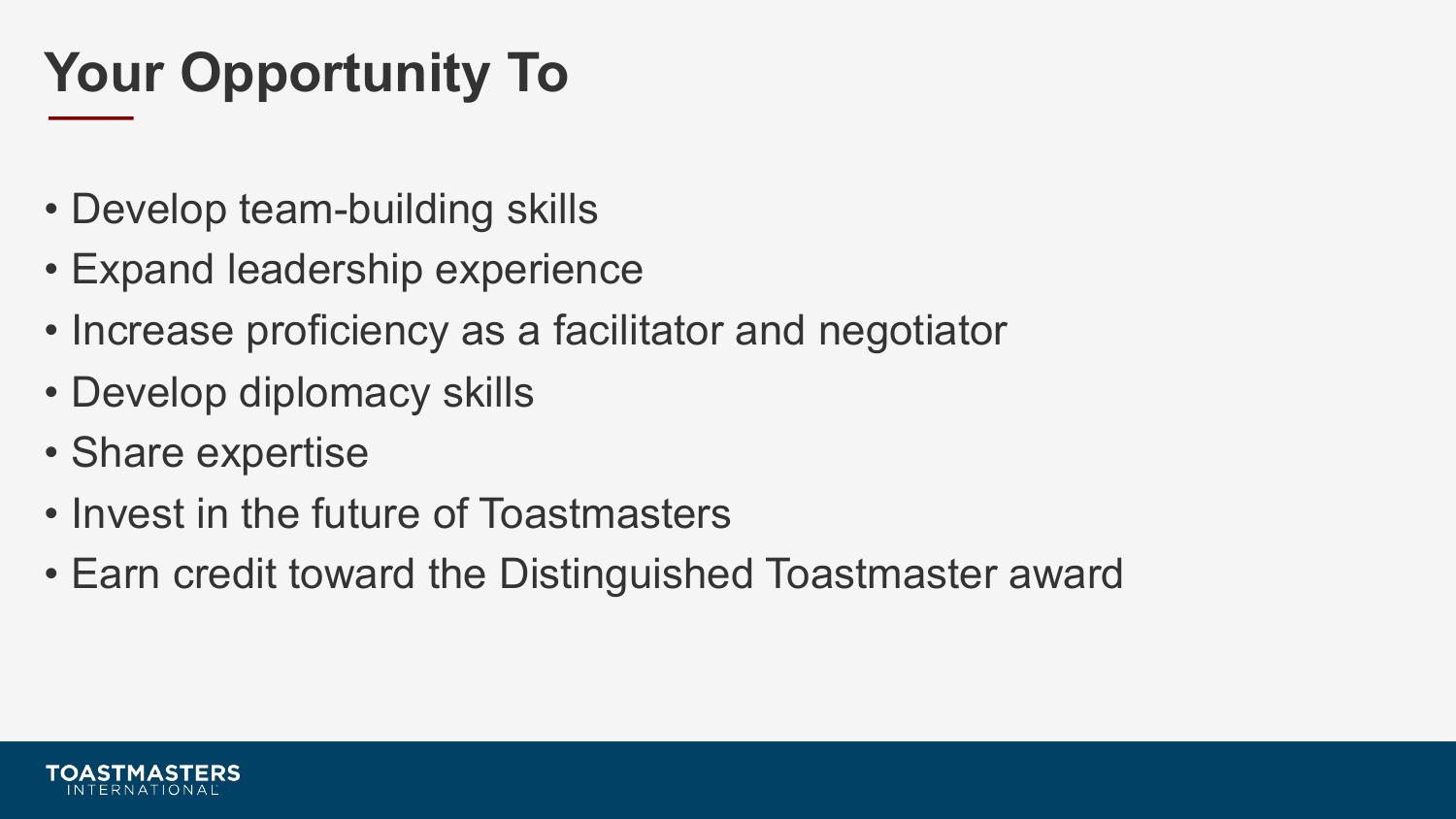#### **Club Coach Qualification**

• A Toastmaster who is not a member of the struggling club upon appointment

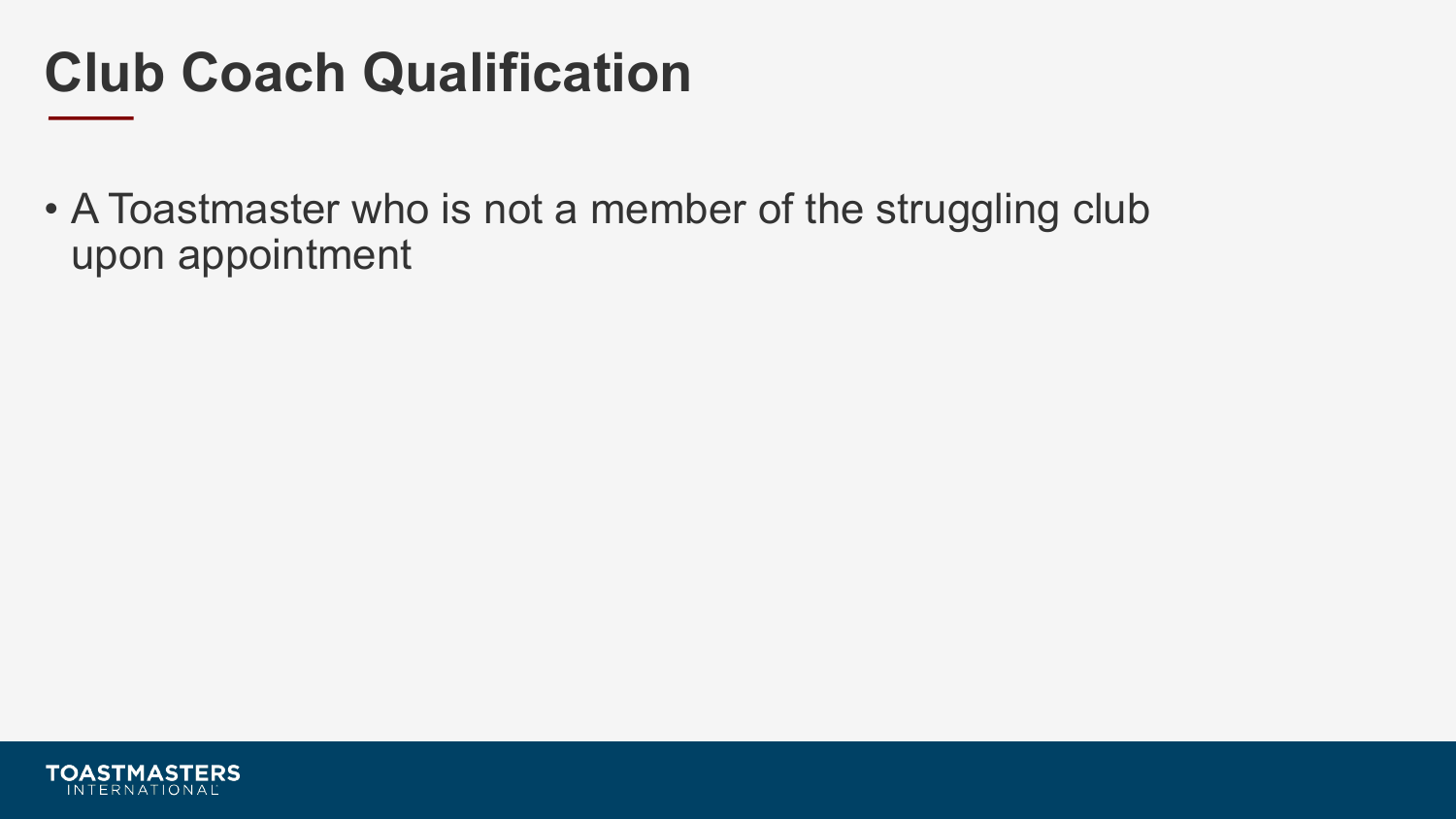#### **Club Qualifications**

- Club has at least one but not more than 12 members.
- Coach is not a member of the club when appointed.

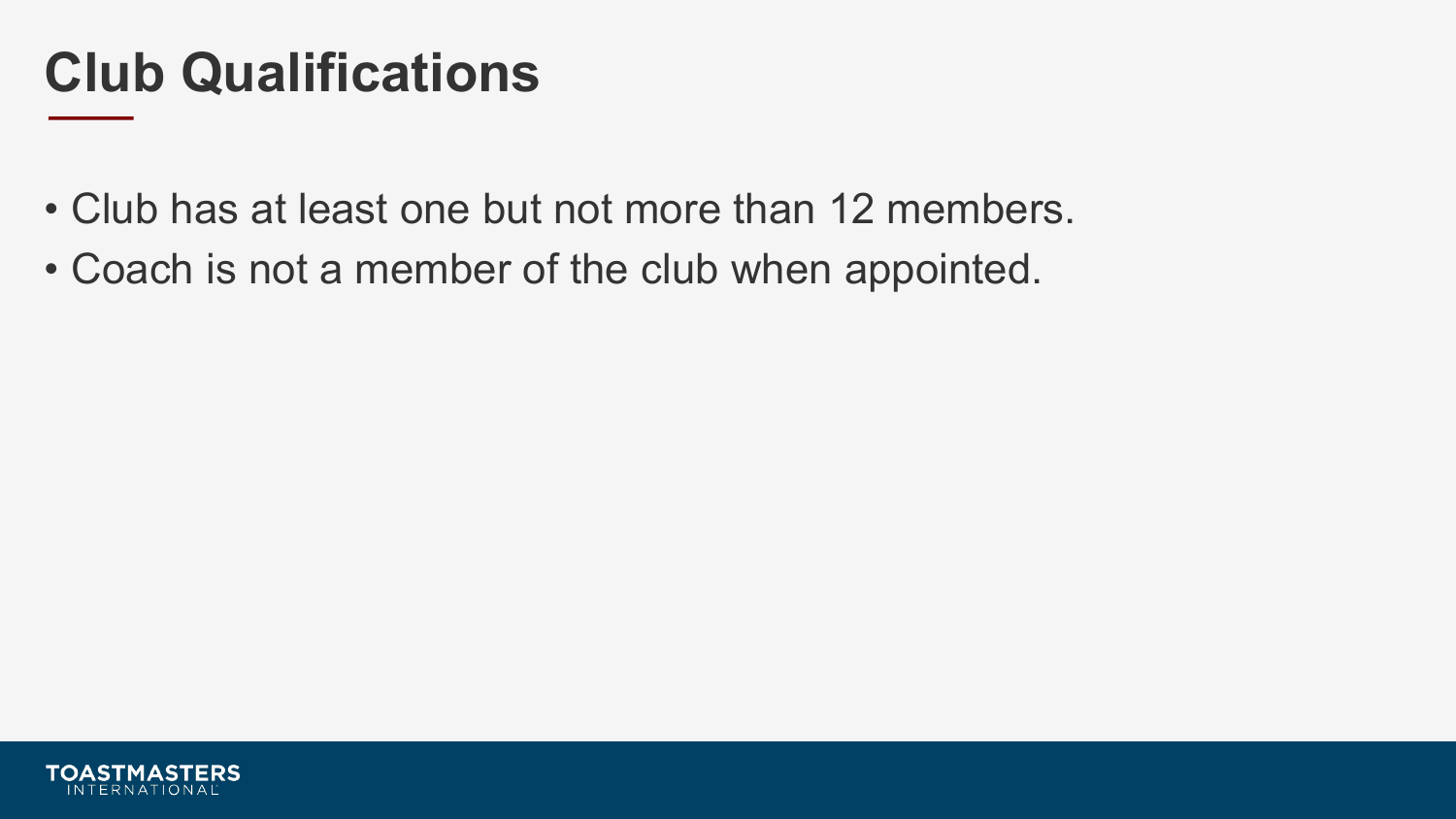### **Making the Club Connection**

- Observe club dynamics.
- Develop a personal rapport with members.
- Gain their trust and respect.
- Use the Club Coach Troubleshooting Guide.

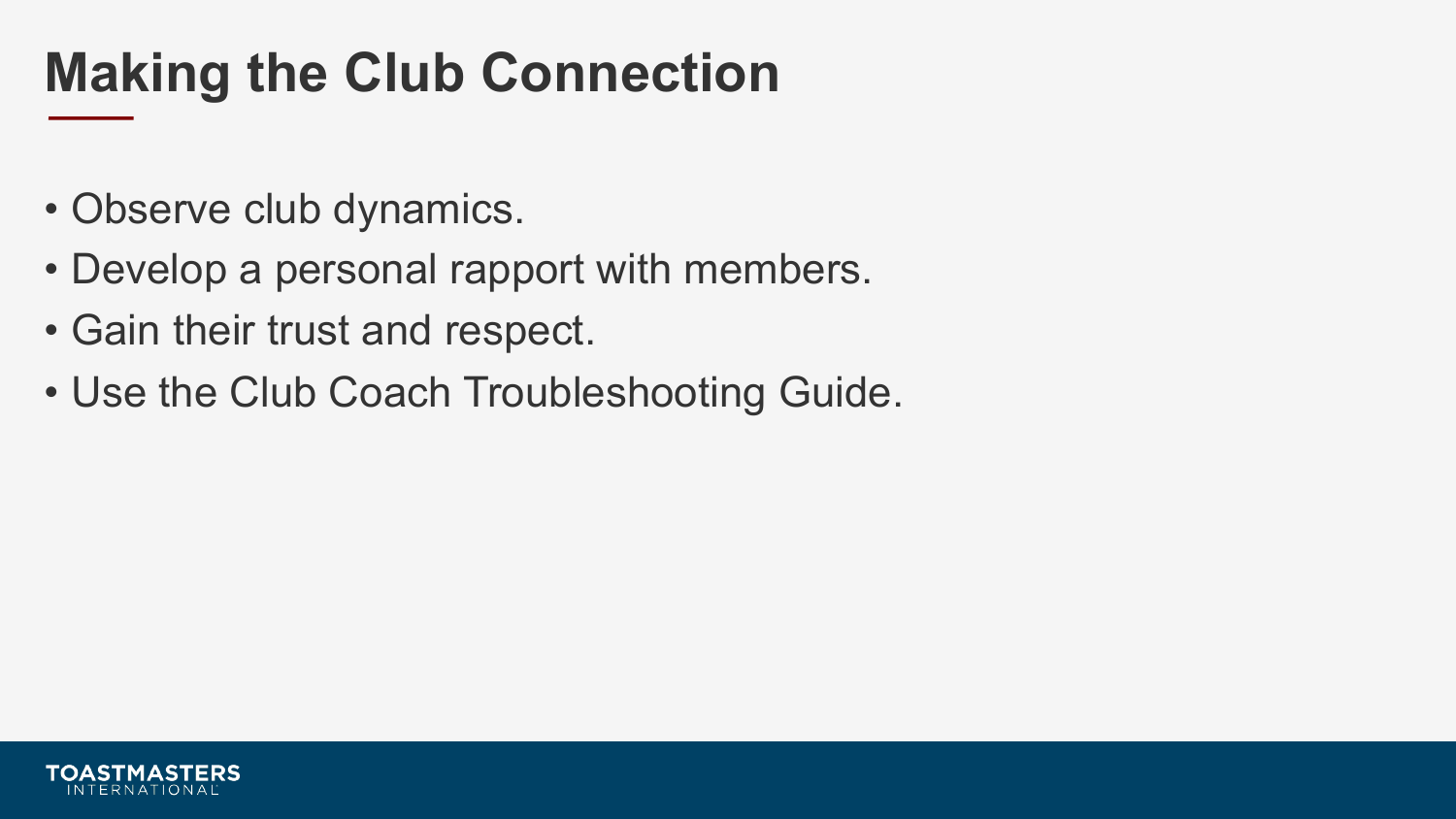### **Making the Club Connection**

- Foster a sense of ownership.
- Emphasize teamwork.
- Let them know that you are there to help them.
- Encourage clubs to use other clubs as models.
- Support the addition of their own unique style.

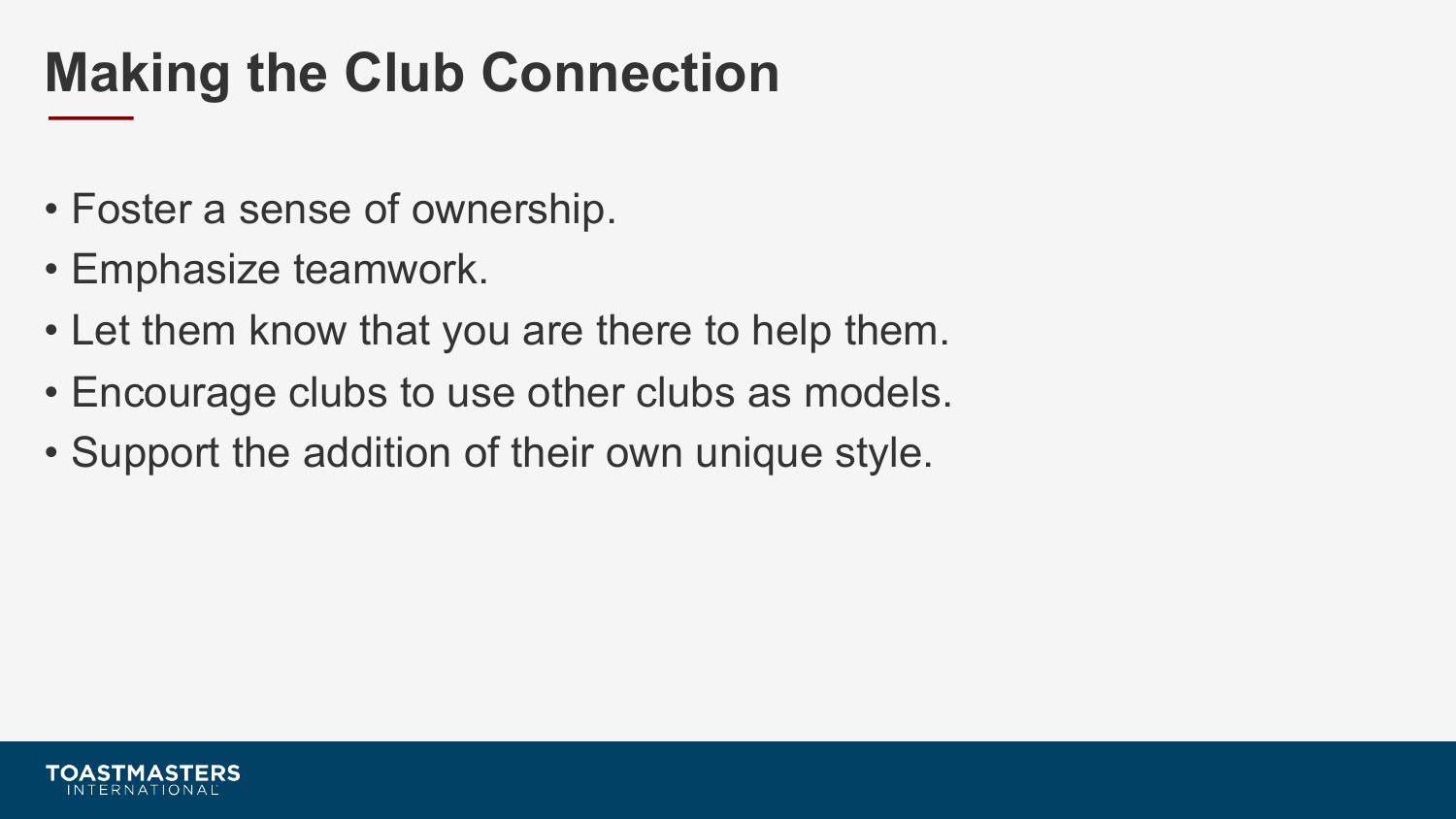#### **Status Check**

- Have the club conduct Moments of Truth.
- Help identify the club's strengths and challenges.
- Facilitate a discussion of the strengths and challenges.

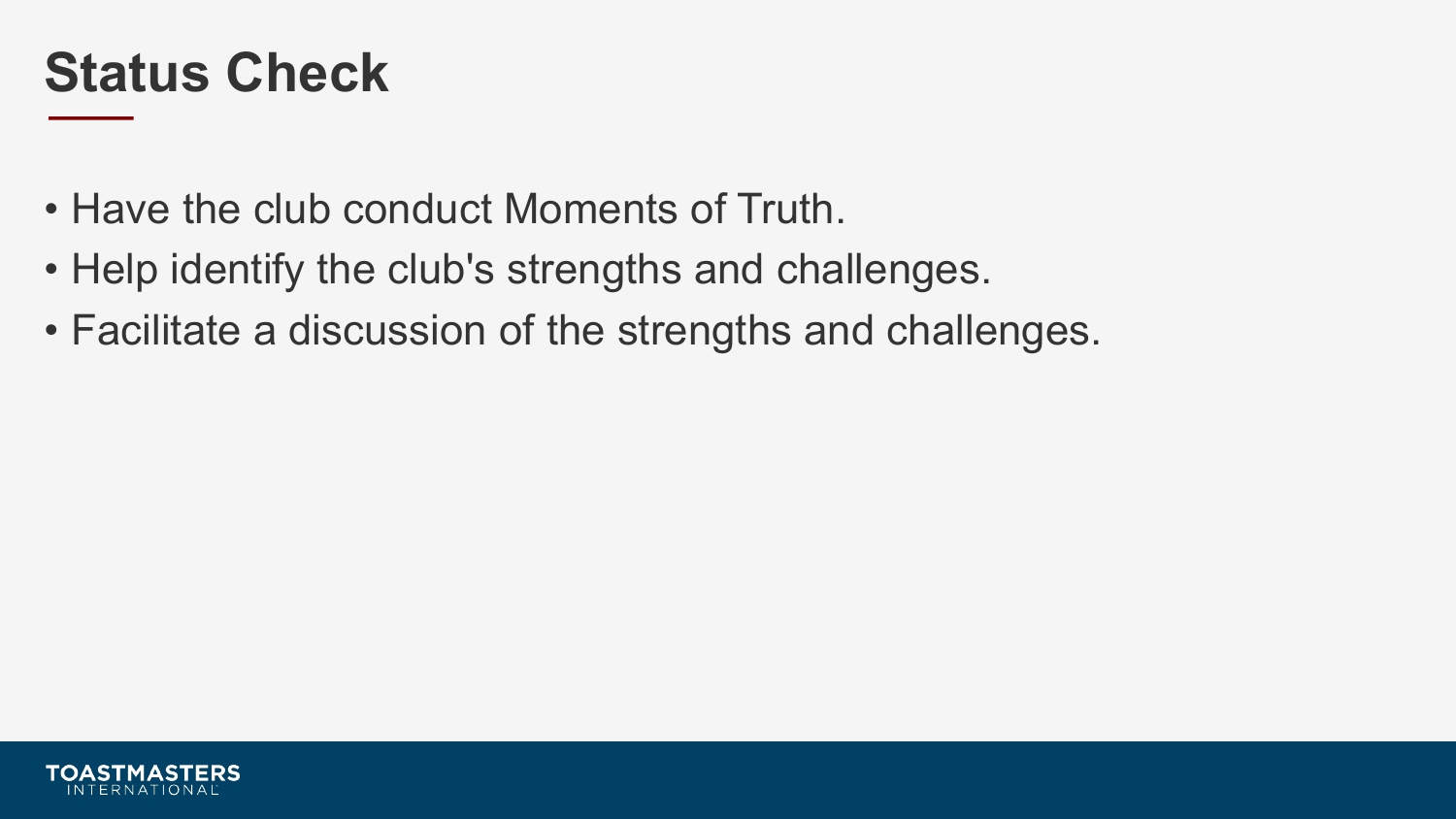#### **Club Meetings**

- Teach the club how to plan and produce club meetings.
- Ensure the Vice President Education reviews the *Club Leadership Handbook*.
- Show club leaders how to find and use other tools.

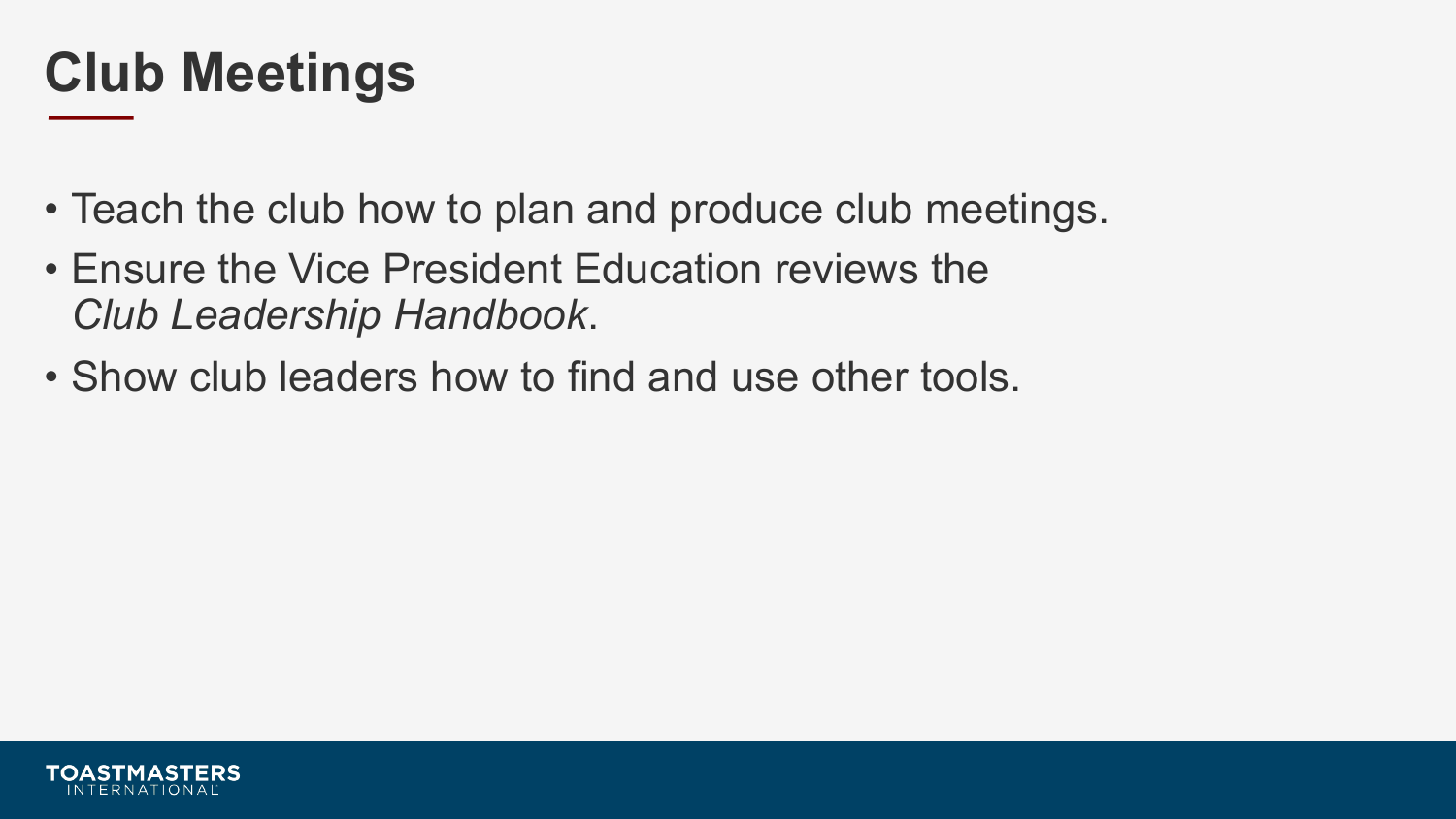#### **Quality Clubs**

- Quality clubs have a member service perspective.
- The club's criteria for service reflect quality and reliability.
- Recommend displaying the *Moments of Truth* Club Quality Standards Evaluation.

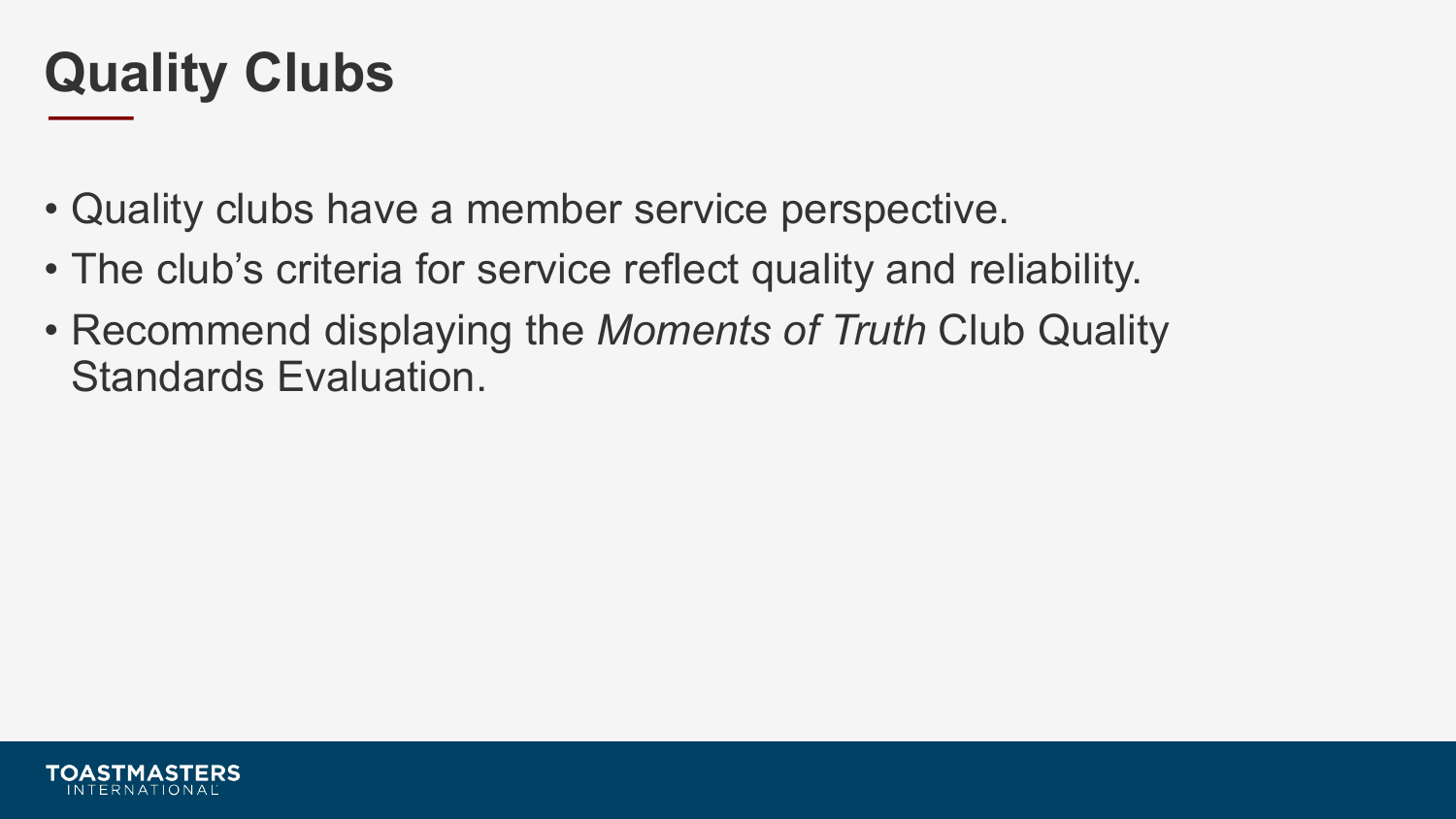#### **Membership**

- It takes 20 members to support a club.
- Combat attrition with a membership-building culture.
- Run club membership contests.

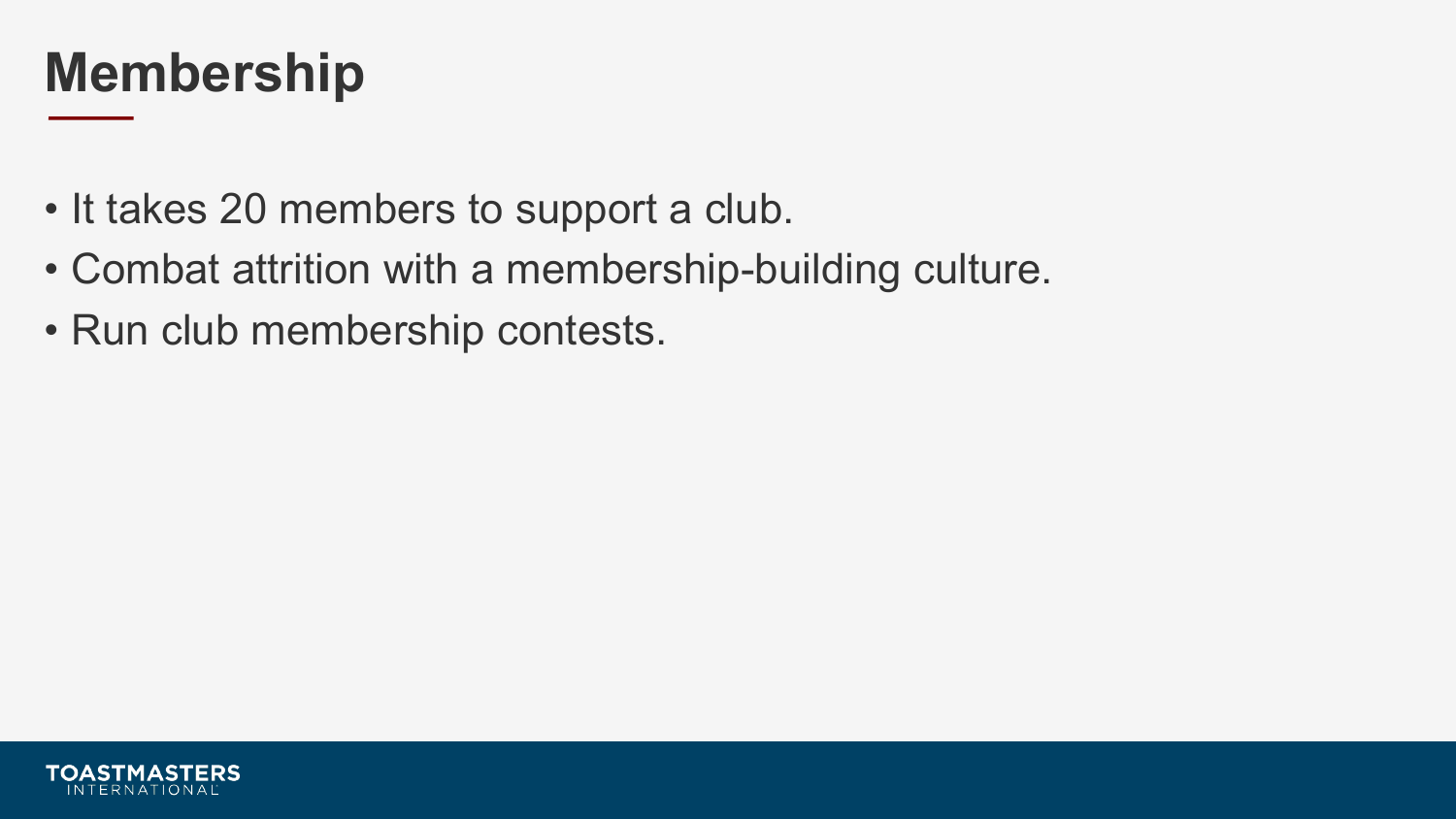#### **Toastmasters Membership Contests**

- Annual Individual Member Program
- Talk Up Toastmasters!
- Smedley Award
- Beat the Clock

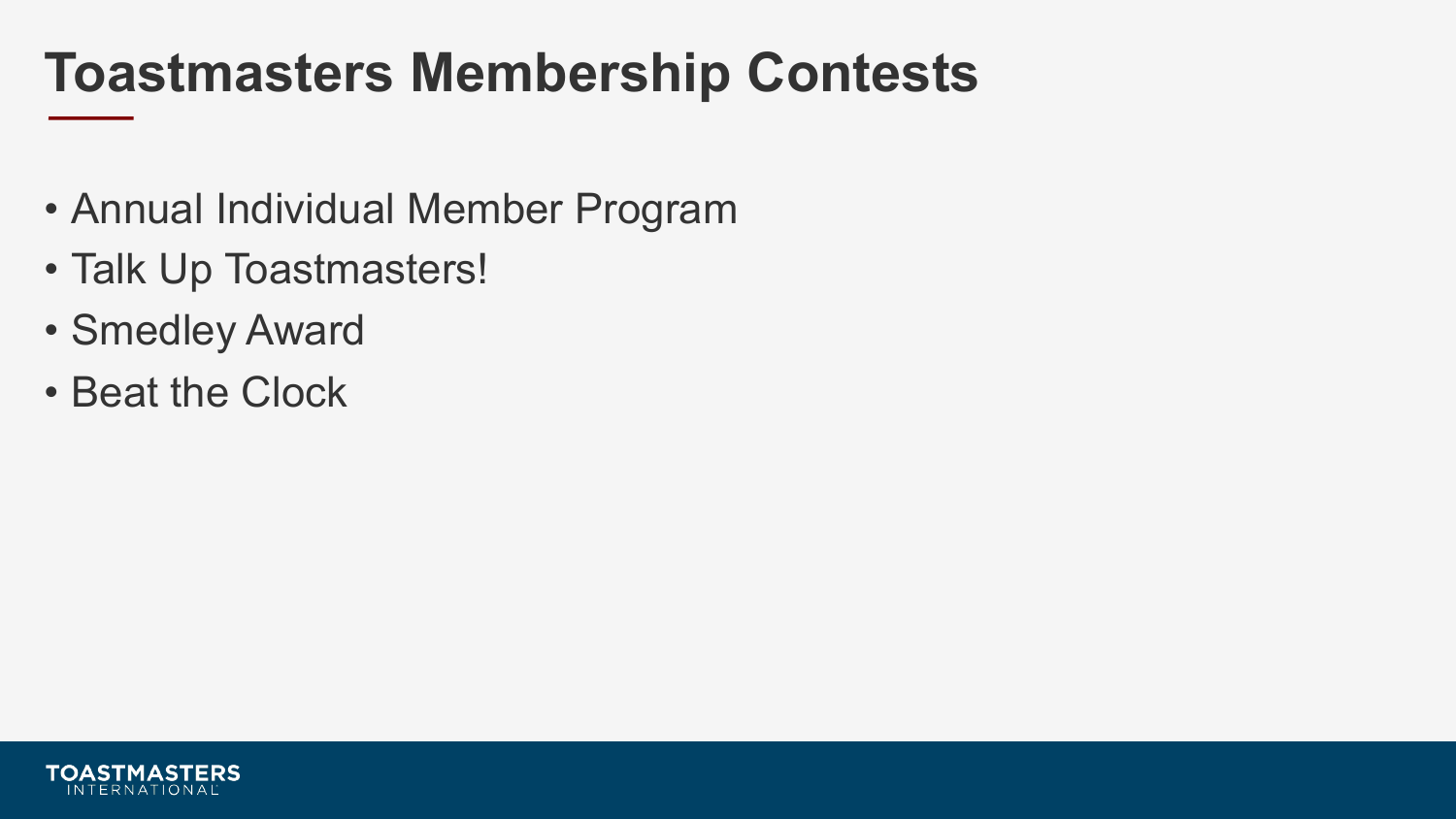#### **Membership**

- Retaining members provides continuity and assures a strong leadership base.
- Every member is responsible for keeping all other members satisfied and involved in the club.

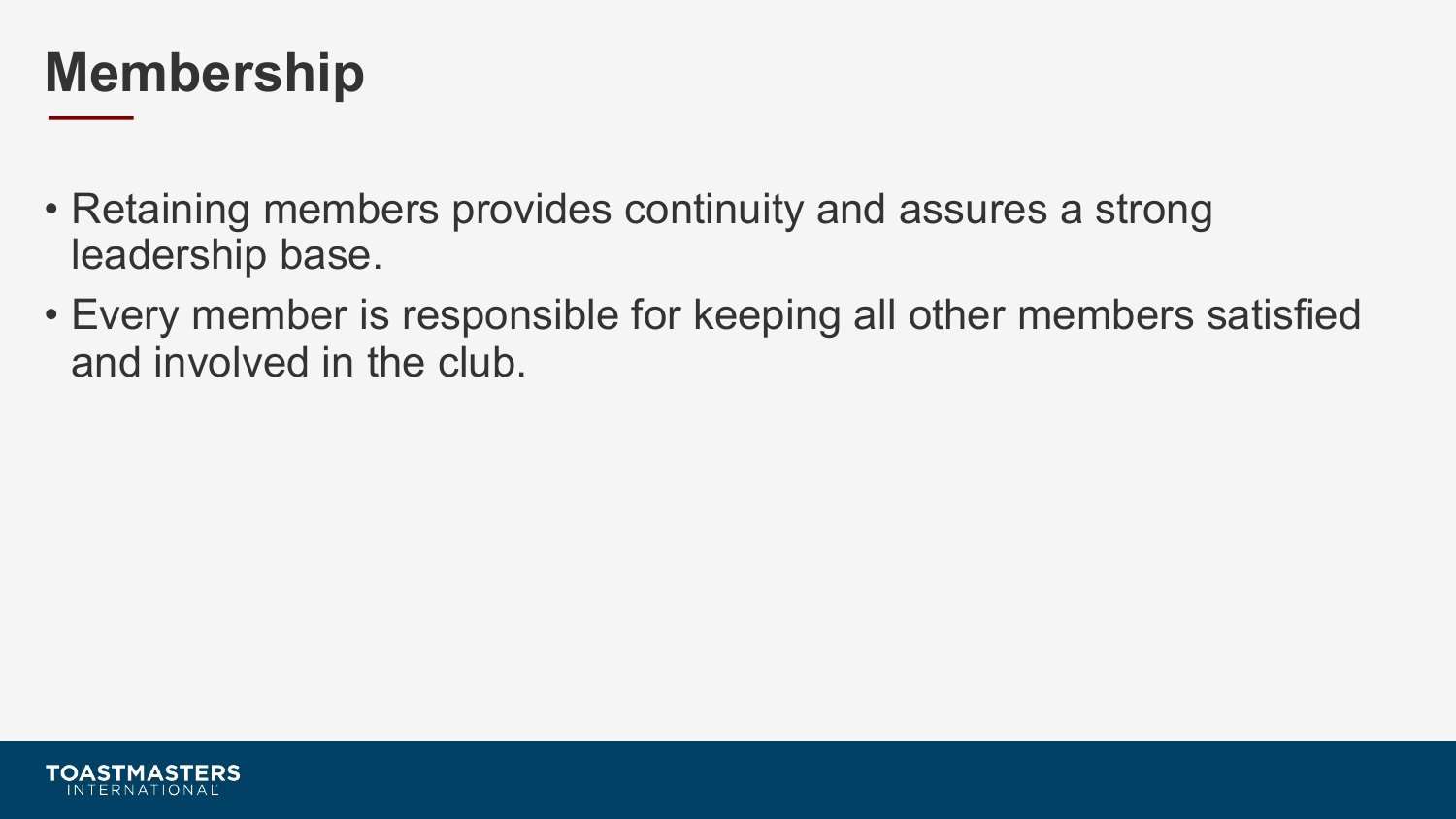#### **Recognize Achievement**

- Post member progress charts at every meeting.
- Formally recognize members achieving any education award.
- Mention achievements in club newsletters, on social media, and on the club website.

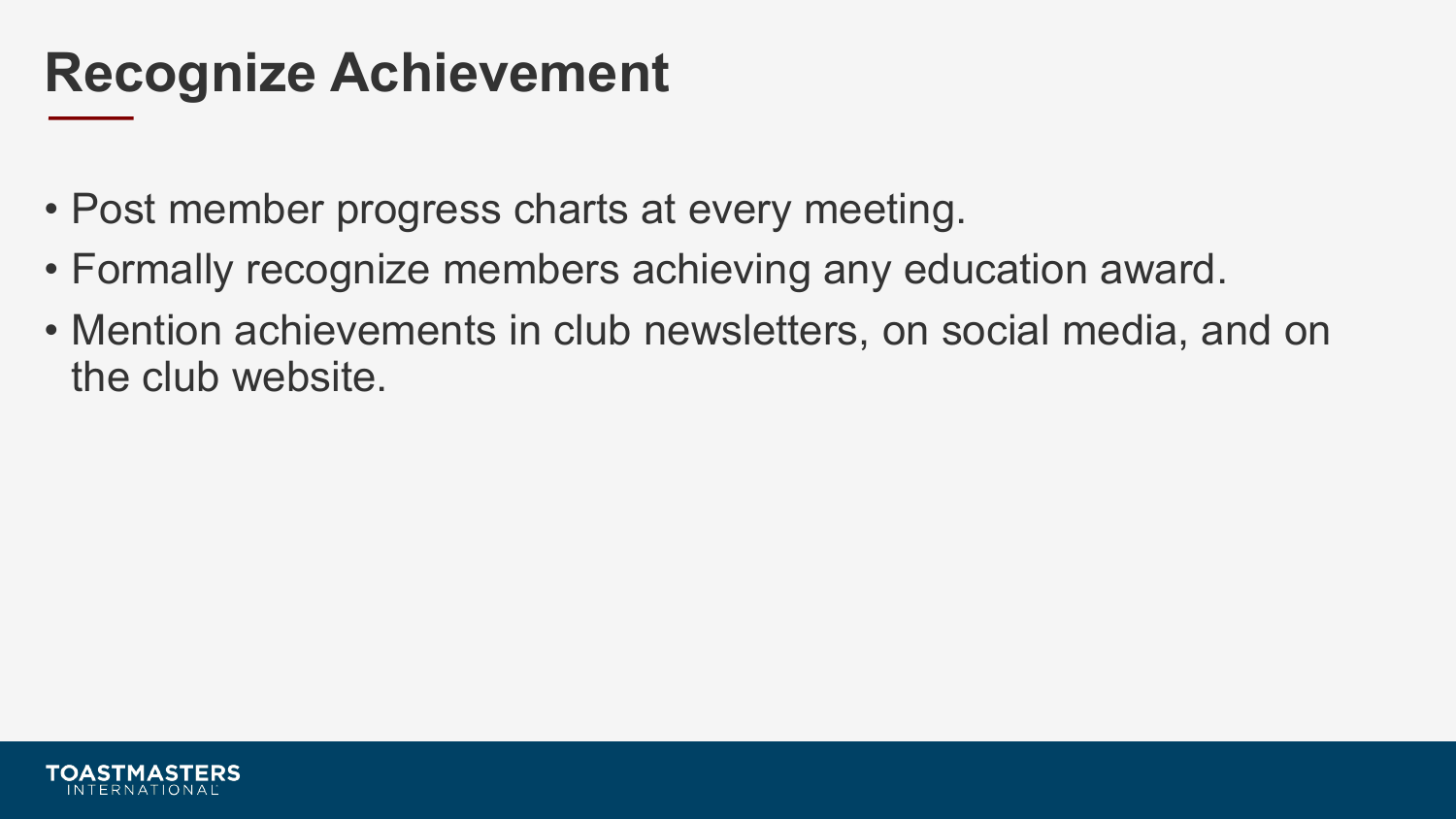#### **Recognize Achievement**

- Emphasize the importance of recognizing members.
- Encourage corporate clubs to use the company email, intranet, and newsletter to recognize members.
- Publicize the club's achievement in the Distinguished Club Program.

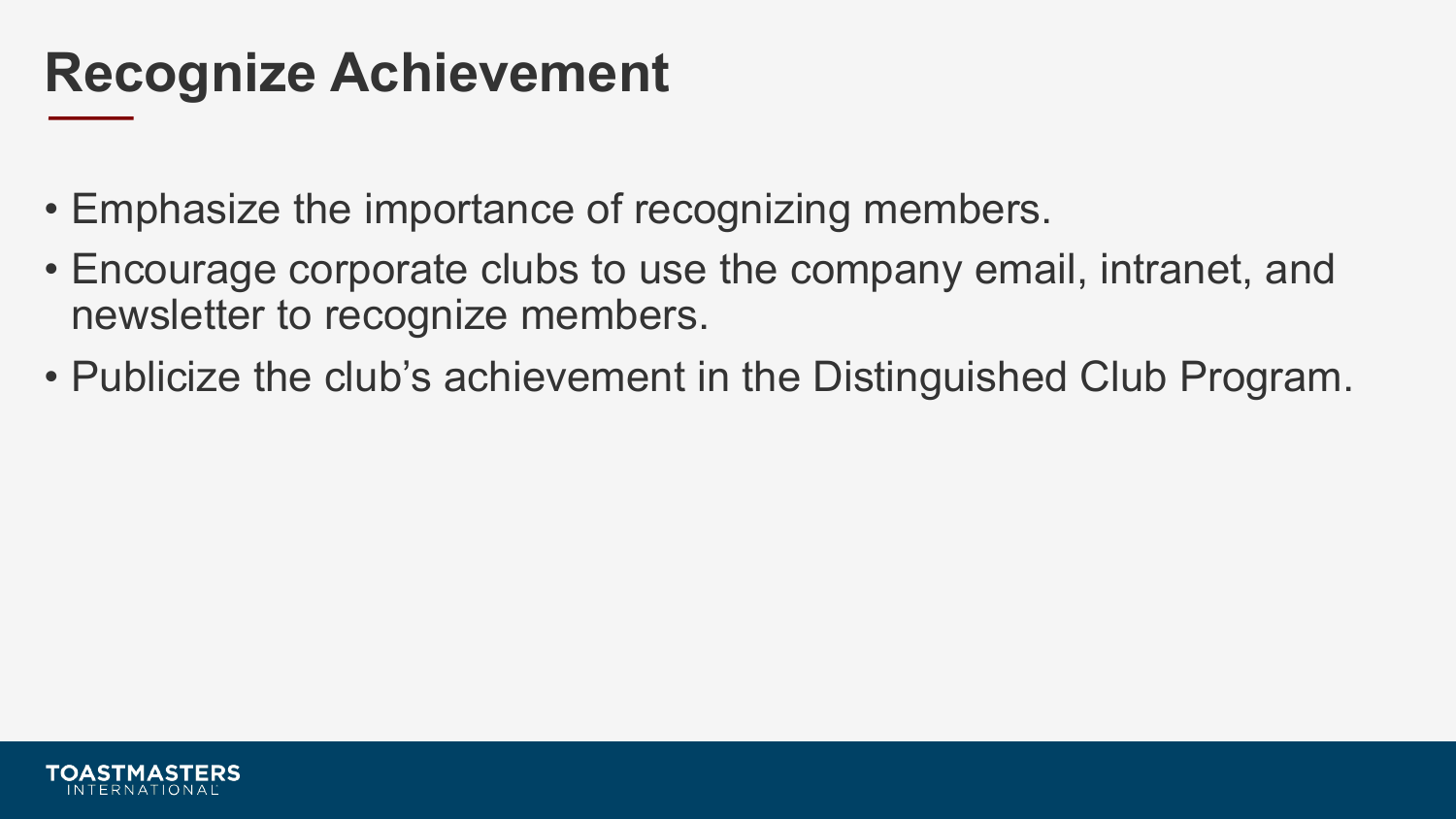### **Looking to the Future**

- A vision is what members want their club to become.
- Help members develop a vision for the club.
- Get their agreement to fulfill the club mission.
- Guide the club to set specific goals.

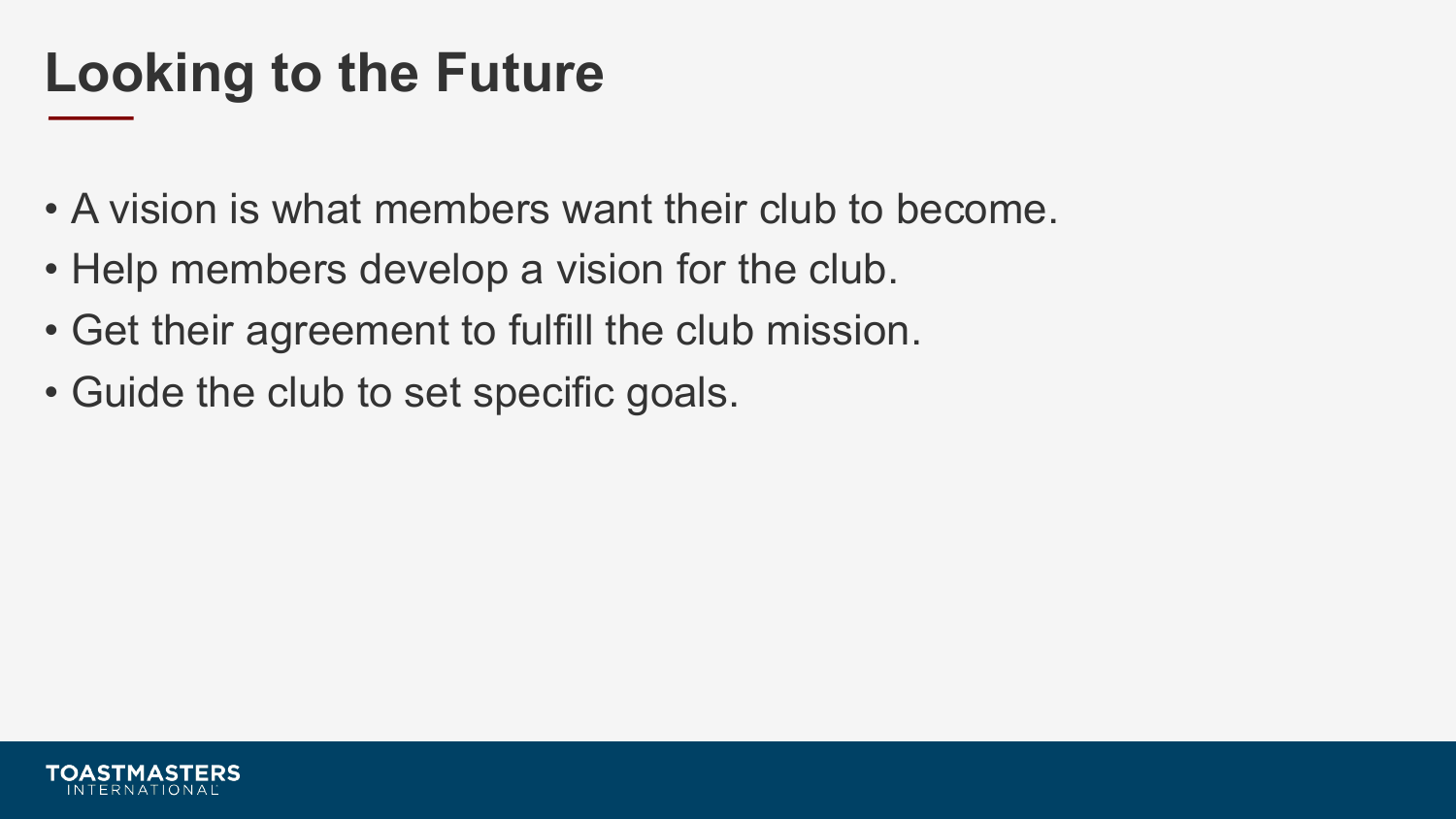### **Looking to the Future**

#### **Club mission**

We provide a supportive and positive learning experience in which members are empowered to develop communication and leadership skills, resulting in greater self-confidence and personal growth.

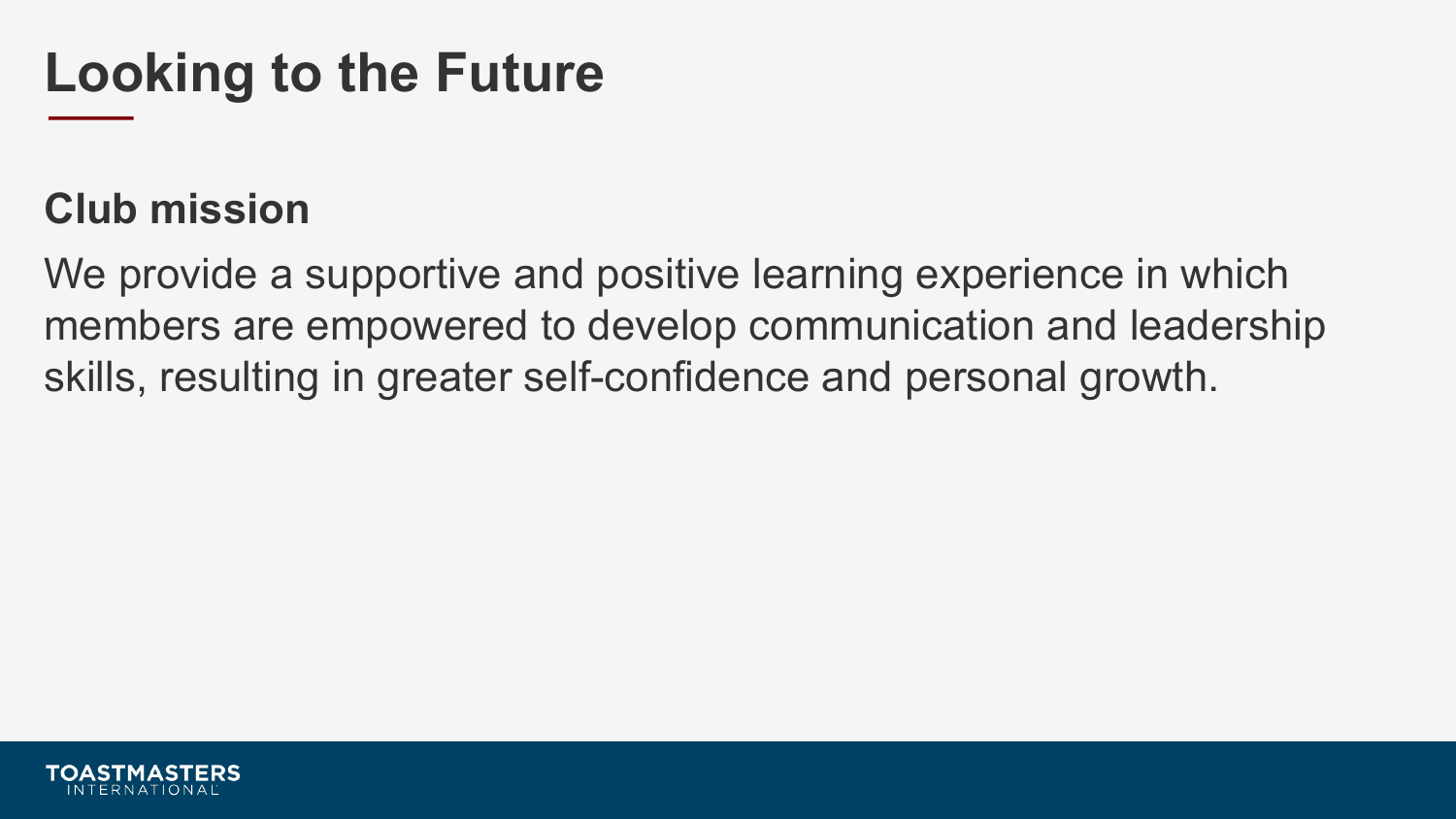#### **Looking to the Future**

Teach the club how to use the *Distinguished Club Program and Club Success Plan*.

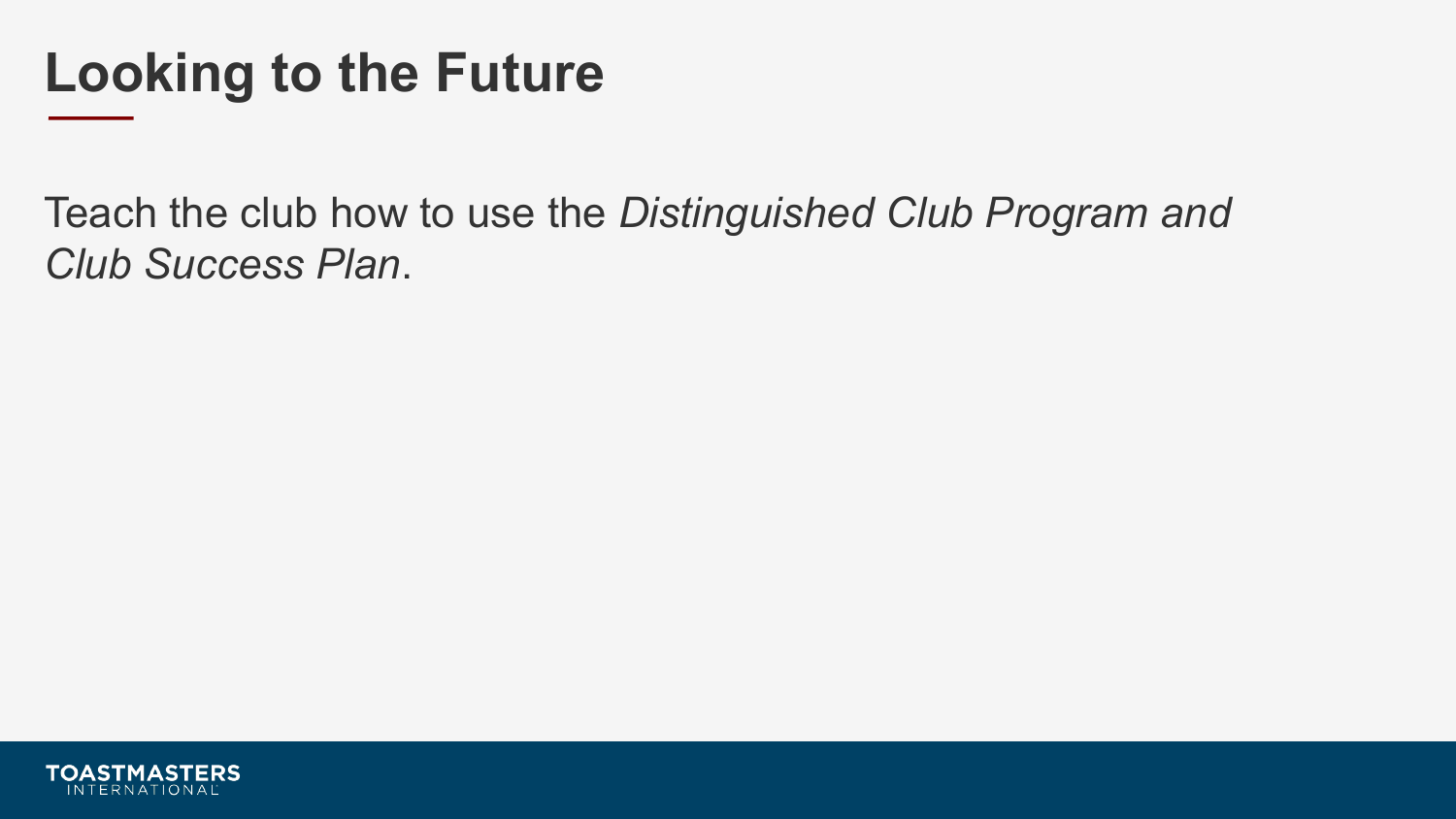#### **The Club Success Plan**

- Helps determine how club will meet the 10 DCP goals
- Allows the club to establish additional goals
- Outlines strategies for achieving goals
- Identifies resources to accomplish goals